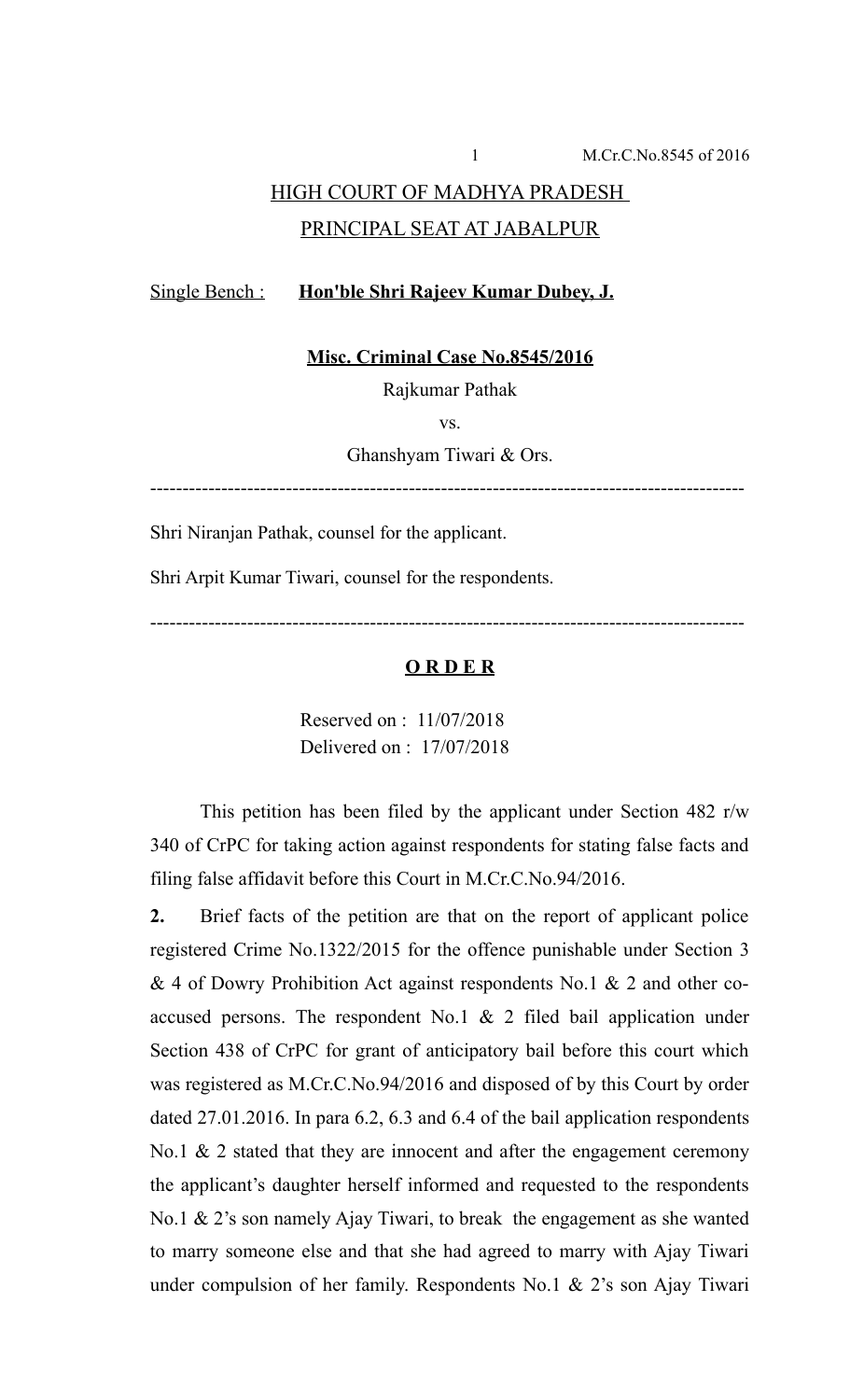#### 2 M.Cr.C.No.8545 of 2016

after coming to know about the above fact came under serious depression and informed his maternal uncle Laxman Tiwari, who also informed the respondents no. 1 and 2 and thereafter went to the applicant's home with family and informed about the above fact and requested him that when his daughter wanted to marry someone else by canceling engagement why did he want to get her married forcibly. But the applicant assured them to convince his daughter and asked them to continue with the preparation for marriage. It is further stated that just a few days before the marriage on 08/11/2015, complainant Niranjan Pathak called the son of the respondent No.1  $\&$  2 at his home and after returning from there their son was seriously depressed and left home the very same day and is missing since then. The respondents No.1 & 2 lodged complaint about missing of their son in the concerned police station, and the respondents No.1  $\&$  2 are seriously tensed about him.

**3.** Learned counsel for the applicant submitted that all the above allegations are false and respondent no.3 also filed false affidavit in support of above contention. He further submitted that respondent no.3 also wrote his address wrong in the affidavit. So the cognizance for the offence punishable under Sections 191, 192, 193 & 420 of IPC be taken against them. In this regard, learned counsel for the applicant also placed reliance on the Apex Court judgment passed in the case of **Sciemed Overseas Inc. v. BOC India Limited and Others** reported in **(2016) 3 SCC 70** and the judgment passed by this Court in the case of **Delton Impex Pvt. Ltd. Katni v. Sanjay Dang and others** reported in **2009 (2) MPLJ (Cri.) 13**.

**4.** Learned counsel for the applicant also submitted that earlier respondent no.1 and 2 had also filed bail application before Sessions Court in which they did not state the aforesaid facts. Krishna Datt Tiwari also did not state that facts in his bail application and is neither mentioned in letter allegedly written by Ajay Tiwari before leaving house of respondent no.1 and 2 which shows that respondents no.1 and 2 to take a favour from this court deliberately stated above mentioned facts in their application which are false and respondent no.3 filed false affidavit in support of bail application filed by the respondents no.1 and 2. He further submitted that from the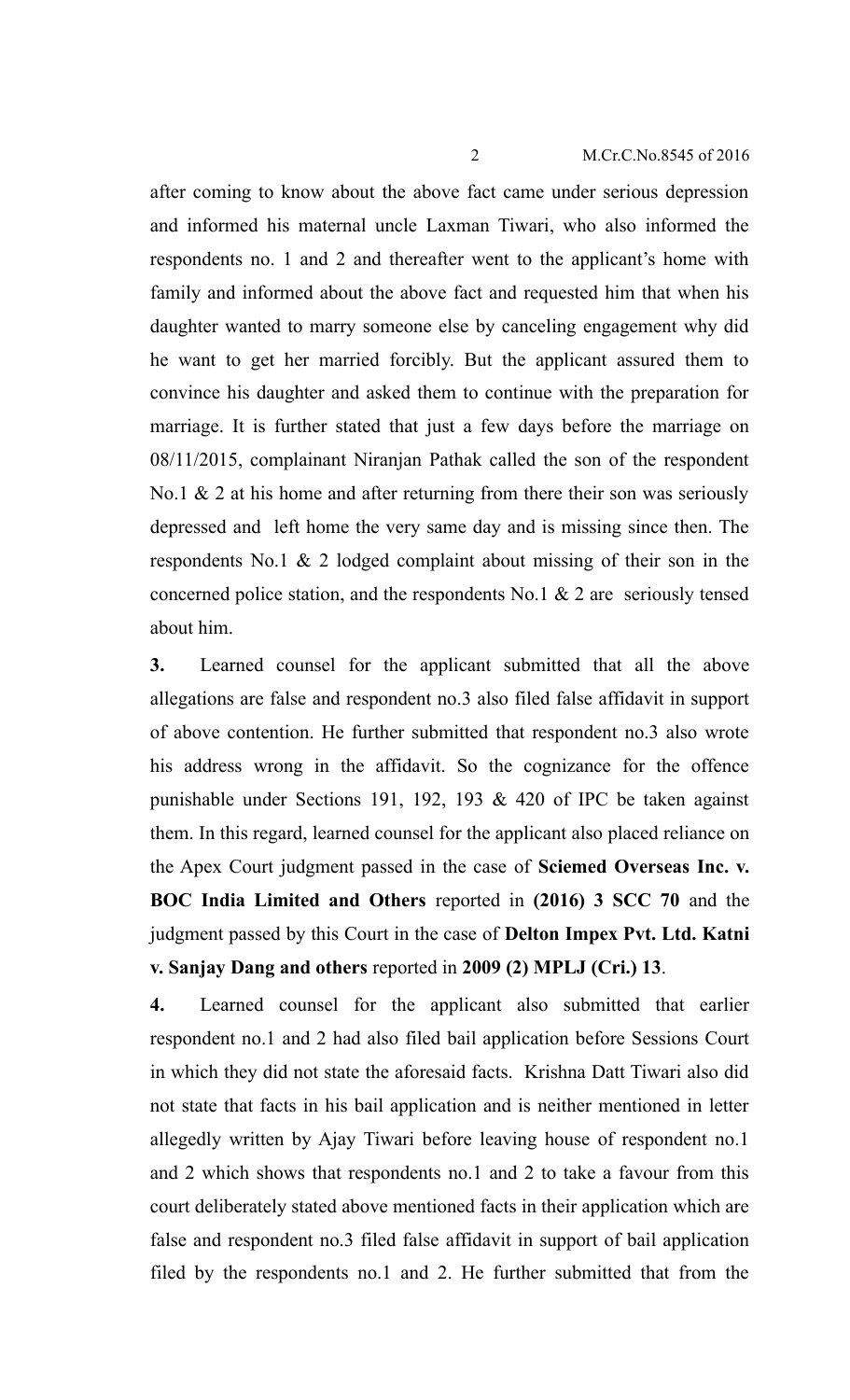report of the notice sent to the respondent No.3, it appears that respondent No.3 did not reside on that address so it also appears that respondent No.3 filed false affidavit giving his false address and did fraud with the court.

**5.** Learned counsel for the respondents opposed the prayer and submitted that respondents no.1 and 2 have not stated any false facts in their bail application and they had mentioned that facts in the bail application on the basis of information given by their son Ajay Tiwari, who is still missing. They also filed complaint regarding his missing on 10.11.2015 so it cannot be said that respondents No.1  $\&$  2 stated false facts in their bail application. On 15/02/18 respondent no.3 personally appeared before this court and also filed document voter I.D. etc for showing the facts that he resided on given address. Applicant filed a false application against respondents to harass them. So it may be rejected.

**6.** This Court has gone through the record and arguments put forth by the learned counsel for both the parties. Only on the basis that the facts which are alleged to be false were not stated by the respondents no.1 and 2 in their earlier bail application filed before Sessions Court or not stated by Krishan Dattu Tiwari in his bail application and also not mentioned in the letter written by Ajay Tiwari, it cannot be assumed that these facts is totally false. Ajay Tiwari is still missing as stated by the learned counsel of the respondents. Applicant did not file affidavit of his daughter in this regard. So, at this stage, without any reliable evidence it can not be said that the alleged facts are totally false. Likewise on 15/02/18 respondent no.3 personally appeared before this court and also filed document voter I.D. etc for showing the fact that he resided on the given address. So only on the basis that the notice of the respondent no. 3 was returned with the endorsement that he did not reside at given address, it cannot be said that respondent no. 3 mentioned his wrong address in his affidavit.

**7.** Even otherwise Section 340 of the Code of criminal Procedure reads as under:-

"340. Procedure in cases mentioned in Section 195:- (1) When, upon an application made to it in this behalf or otherwise, any Court is of opinion that it is expedient in the interest of Justice that an inquiry should be made into any offence referred to in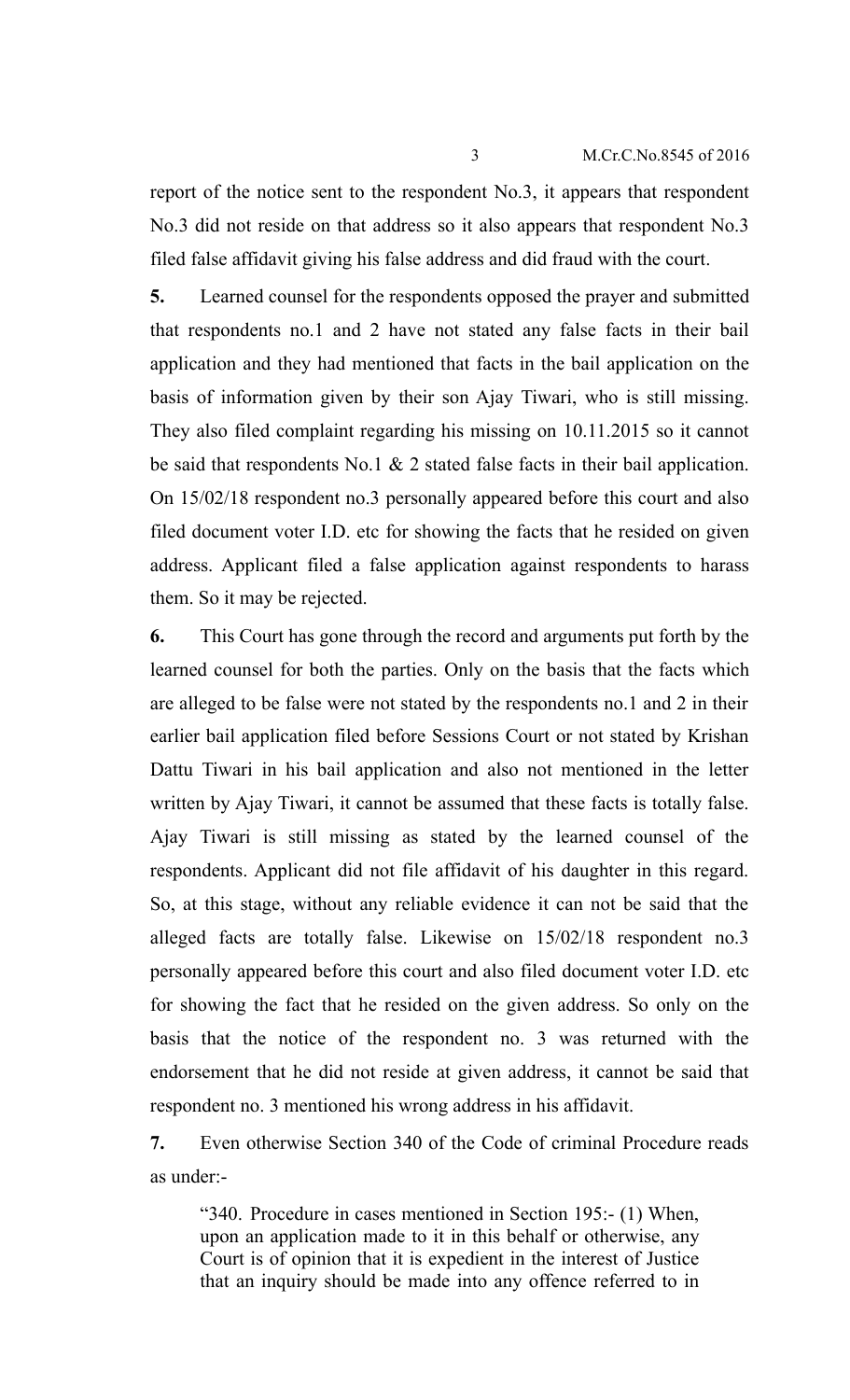clause (b) of sub-section (1) of Section 195, which appears to have been committed in or in relation to a proceeding in that Court, or as the case may be, in respect of a document produced or given in evidence in a proceeding in that Court, such Court may, after such preliminary inquiry, if any, as it thinks necessary,–

(a) record a finding to that effect;

(b) make a complaint thereof in writing;

(c) send it to a Magistrate of the first class jurisdiction;

(d) take sufficient security for the appearance of the accused before such Magistrate or if the alleged offence is non-bailable and the Court thinks it necessary so to do, send the accused in custody to such Magistrate, and

(e) bind over any person to appear and give evidence before such Magistrate.

**8.** On reading the provisions of Section 340 Cr.P.C. it is clear that before a direction either for an inquiry or for prosecution the Court has to form an opinion that it is "expedient in the interest of justice" that an inquiry should be made into any such offence. The meaning of the word "expedient in the interest of justice" is that forming of the opinion is a sine qua non for proceedings to launch a prosecution for perjury.

**9.** The facts of the cases **M/s Sciemed Overseas Inc Vs BOC India Limited & Ors (supra)** and **Delton Impex Pvt. Ltd. Katni v. Sanjay Dang and others (supra)** relied by the learned counsel of the applicant do not match with the present case. In the first case appellant knowingly filed false affidavit regarding completion of work which was not completed and on that basis high court rejected the petition and in second case respondent no. 1 to 4 in collusion with respondent no.5, obtained interim injunction from court in the suit filed by them by playing fraud with the court. While in this case respondent did not get any relief from the court on the basis of false information. So that judgement do not help applicant much.

**10.** On the other hand in the case of **Chandrapal Singh And Ors. vs Maharaj Singh And Anr.** reported in **AIR 1982 SC 1238**, the Apex Court observed. Falsity can be alleged when truth stands out glaringly and to the knowledge of the person who is making the false statement. Day in and day out in courts averments made by one set of witnesses are accepted and the counter averments are rejected. If in all such cases complaints under Section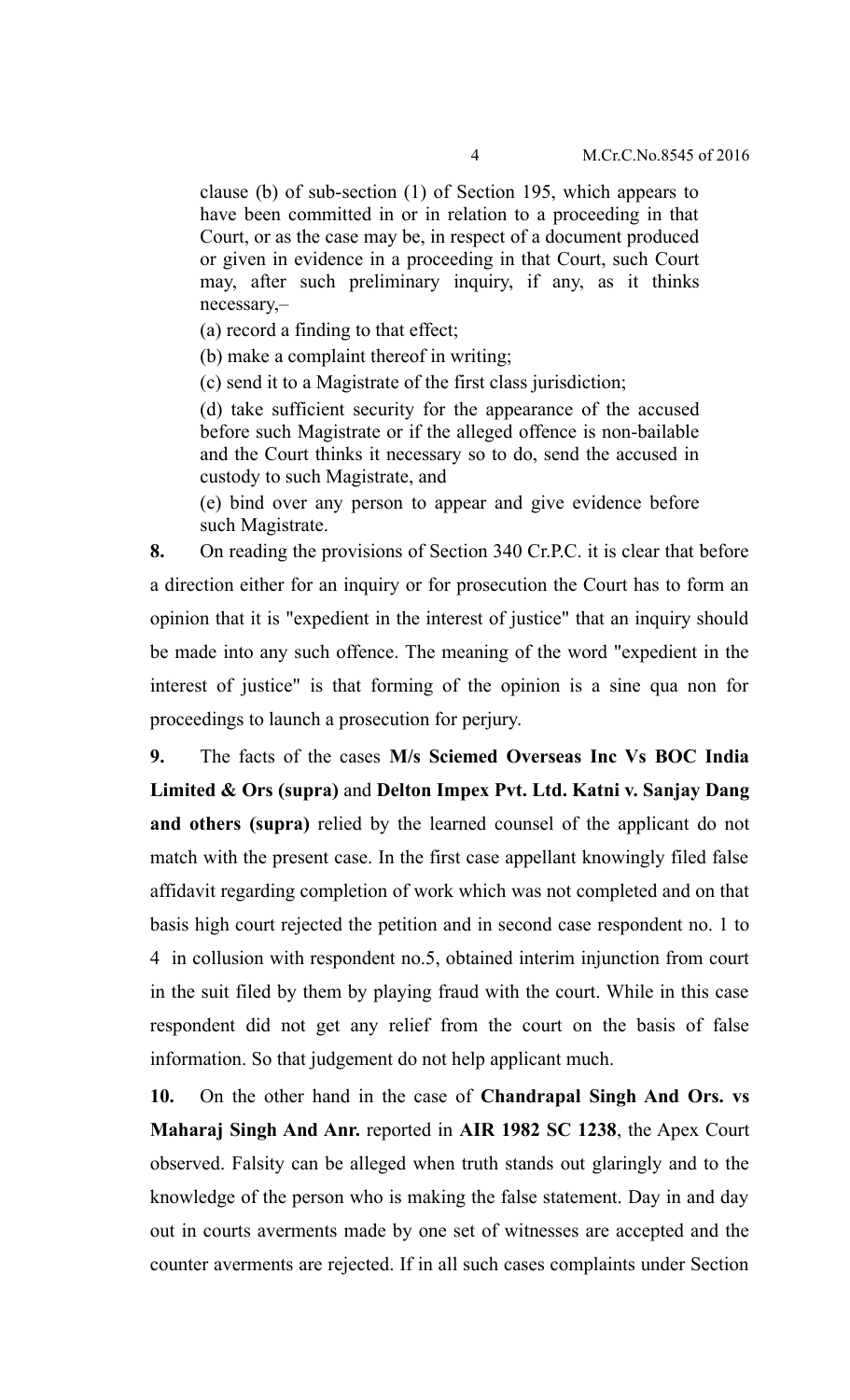199 of IPC are to be filed not only there will open up floodgates of litigation but it would unquestionably be an abuse of the process of the Court.

**11.** In the case of **K.T.M.S. Mohd. And Anr vs Union Of India** reported in **AIR 1992 SC 1831** the Apex Court has also held that it is incumbent that the power given by Section 340 of the Code should be used with utmost care and after due consideration. Such a prosecution for perjury should be taken only if it is expedient in the interest of justice.

**12.** In the case of **Iqbal Singh Marwah and another Vs. Meenakshi Marwah and another** reported in **(2005) 4 SCC 370**, the Supreme Court in para-23 of the judgement observed as under:-

"In view of the language used in Section 340 Cr.P.C. the court is not bound to make a complaint regarding commission of an offence referred to in Section 195(1)(b), as the section is conditioned by the words "court is of opinion that it is expedient in the interests of justice". This shows that such a course will be adopted only if the interest of justice requires and not in every case. Before filing of the complaint, the court may hold a preliminary enquiry and record a finding to the effect that it is expedient in the interests of justice that enquiry should be made into any of the offences referred to in Section 195(1) (b). This expediency will normally be judged by the court by weighing not the magnitude of injury suffered by the person affected by such forgery or forged document, but having regard to the effect or impact, such commission of offence has upon administration of justice. It is possible that such forged document or forgery may cause a very serious or substantial injury to a person in the sense that it may deprive him of a very valuable property or status or the like, but such document may be just a piece of evidence produced or given in evidence in court, where voluminous evidence may have been adduced and the effect of such piece of evidence on the broad concept of administration of justice may be minimal. In such circumstances, the court may not consider it expedient in the interest of justice to make a complaint."

**13.** From the aforesaid observations of the Supreme Court in various decisions, it emerged that every incorrect or false statement does not make it incumbent upon the Court to order prosecution, but requires the Court to exercise judicial discretion to order prosecution only in the larger interest of the administration of the justice. Falsity can be alleged when truth stands out glaringly and to the knowledge of the person who is making the false